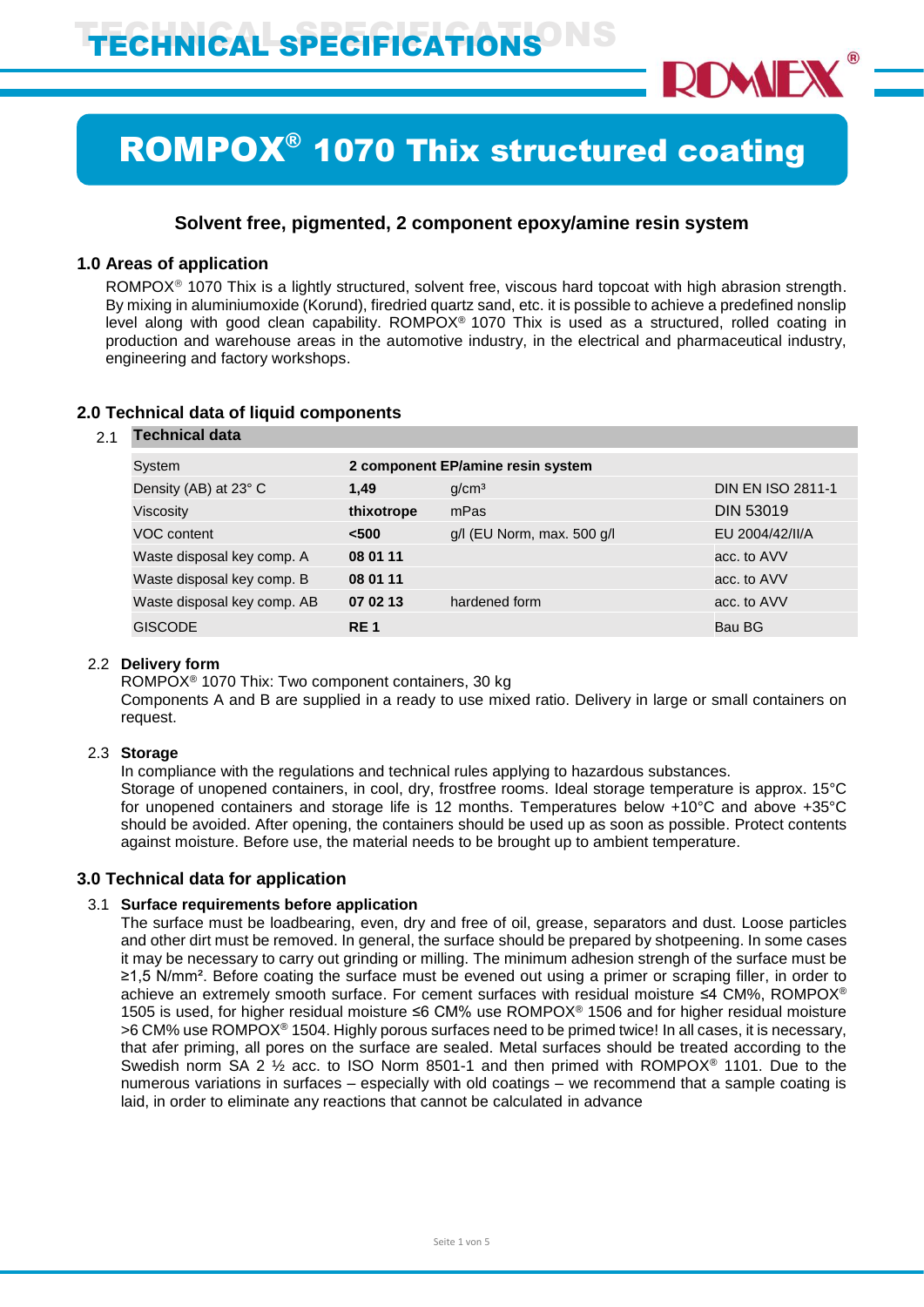

#### 3.2 **Technical data for application**

| Mixing ratio A:B           |                | 100:20    | Weight parts |                              |
|----------------------------|----------------|-----------|--------------|------------------------------|
| Application time at        | $10^{\circ}$ C | 35        | minutes      | ROMEX <sup>®</sup> - Norm 04 |
|                            | $20^\circ$ C   | 18        | minutes      | ROMEX <sup>®</sup> - Norm 04 |
|                            | $30^\circ$ C   | 12        | minutes      | ROMEX <sup>®</sup> - Norm 04 |
| Pot time                   | $23^\circ$ C   | 20        | minutes      | ROMEX <sup>®</sup> - Norm 04 |
| Min. hardening temperature |                | $+10$     | °C           | Floor and air temperature    |
| Application temperature    |                | $15 - 30$ | $^{\circ}$ C | Floor and air temperature    |
| Dewpoint distance          |                | $\geq$ 3  | $^{\circ}$ C | Floor and air temperature    |
| Air humidity               |                | $\leq$ 75 | $\%$         | Relative air humidity        |

**Please note**: *The times mentioned in item 3.2 are approximations and will vary with differing ambient conditions*

#### 3.3 **Application instructions**

Component B (hardener) is poured completely into component A (resin). (The B component is thixotrope – scrape out the container completely using a scraper) and stirred well using a slow rotating mixer (approx. 300 rpm diameter of whisk approx. 1/3 of the diameter of the container). Additives (i.e. quartz sand, omyacarb, AlOx (korund)), are always added afterwards and then mixed well for at least 2 minutes. In case of using part measurements (mix A component first, homogenously), these need to be weighed exactly using an electronic scale according to the stated mixing ratio. Mix only the quantity that can be used within the pot time. Do not use straight from the delivery container! Avoid mixing air into mixture. After mixing, pour into a clean container and stir again. ROMPOX® 1070 Thix can be applied using a notched trowel or squeegee, then rolled crosswised using a fur roller and then using a structured platen, whereby the structured texture is created.

*Please note: In case of surface and material temperatures below +15°C, or when going below the dewpoint distance, levelling and surface faults can occur as well as adhesion problems within the coating system!*

#### 3.4 **Application example**

**as a lightly structured coating with nonslip classification approx. R10 (approx. 0,86mm layer thickness)** on cementbound, normed surface

| Work process              | <b>Product</b>                                                                                                 | <b>Consumption</b>                                                                        | <b>Application</b>                                                                                                               |
|---------------------------|----------------------------------------------------------------------------------------------------------------|-------------------------------------------------------------------------------------------|----------------------------------------------------------------------------------------------------------------------------------|
| Surface preparation       |                                                                                                                |                                                                                           | see point 3.1                                                                                                                    |
| Primer as scraping filler | ROMPOX <sup>®</sup> 1505<br>Primer<br>2 wp firedried<br>quartz sand $\varnothing$ 0.06-0.3 mm<br>1 wp omyacarb | min. $0,3$ kg/m <sup>2</sup><br>min. $0,2$ kg/m <sup>2</sup><br>min. $0.1 \text{ kg/m}^2$ | Apply using hard rubber<br>squeeqee or smoothing<br>trowel, level off sharply                                                    |
| sprinkling if required*   | Firedried quartz sand<br>$Ø$ 0.1 - 0.5 mm<br>with                                                              | approx. $0.5 \text{ kg/m}^2$                                                              | Sprinkle evenly                                                                                                                  |
| Intermediate layer        | ROMPOX <sup>®</sup> 1505<br>1 wp                                                                               | min. $0.3 \text{ kg/m}^2$                                                                 | Flooding with rubber<br>squeegee, then with rollers                                                                              |
| <b>Structured coating</b> | ROMPOX <sup>®</sup> 1070 Thix<br>Structured coating<br>AIOx (Korund)<br>#36 (approx. 0,42-0,6 mm)              | min. 0,70 kg/m <sup>2</sup><br>min. $0.042 \text{ kg/m}^2$                                | Apply using notched rubber<br>squeegee (3mm), then use a<br>fur roller crosswise and a<br>(rough) structured roller to<br>finish |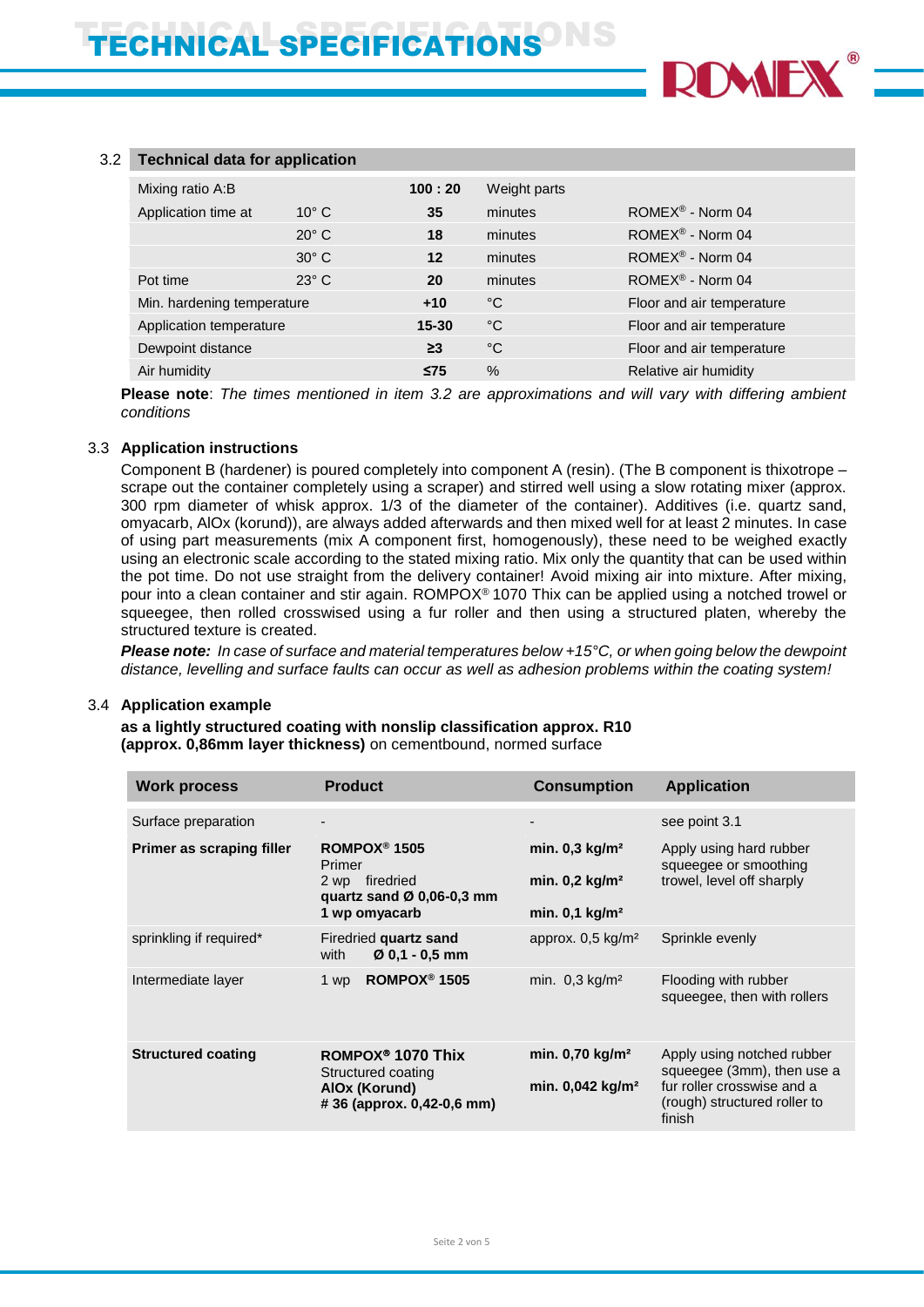

#### 3.5 **Application example**

**as a lightly structured coating including scraping filler with nonslip classification approx. R10 (> 1,50mm layer thickness)** on cementbound surface

| <b>Work process</b>       | <b>Product</b>                                                                                             | <b>Consumption</b>                                           | <b>Application</b>                                                                                                               |
|---------------------------|------------------------------------------------------------------------------------------------------------|--------------------------------------------------------------|----------------------------------------------------------------------------------------------------------------------------------|
| Surface preparation       | -                                                                                                          | $\overline{\phantom{a}}$                                     | see point 3.1                                                                                                                    |
| <b>Primer</b>             | ROMPOX <sup>®</sup> 1505<br>Primer                                                                         | min. $0,3$ kg/m <sup>2</sup>                                 | Flooding with rubber<br>squeegee and then rollers                                                                                |
| sprinkling if required*   | Firedried quartz sand<br>$Ø$ 0.1 - 0.5 mm<br>with                                                          | approx. $0.5 \text{ kg/m}^2$                                 | Sprinkle evenly                                                                                                                  |
| scraping filler           | per 1mm layer thickness<br>1 wp ROMPOX <sup>®</sup> 1505<br>firedried<br>1 wp<br>quartz sand Ø 0,06-0,3 mm | min. $0,8$ kg/m <sup>2</sup><br>min. $0.8$ kg/m <sup>2</sup> | Apply using hard rubber<br>squeegee or smoothing<br>trowel, level off sharply                                                    |
| <b>Structured coating</b> | ROMPOX <sup>®</sup> 1070 Thix<br>Structured coating<br>AIOx (Korund)<br>#36 (approx. 0.42-0.6 mm)          | min. 0,70 kg/m <sup>2</sup><br>min. 0,042 kg/m <sup>2</sup>  | Apply using notched rubber<br>squeegee (3mm), then use a<br>fur roller crosswise and a<br>(rough) structured roller to<br>finish |

#### 3.6 **Application example**

**as a lightly structured coating including self leveling Intermediate layer with nonslip classification approx. R10 (> 2, 0 mm layer thickness)** on cementbound surface

| <b>Arbeitsgang</b>          | <b>Produkt</b>                                                                                                         | <b>Verbrauch</b>                                              | <b>Applikation</b>                                                                                                               |
|-----------------------------|------------------------------------------------------------------------------------------------------------------------|---------------------------------------------------------------|----------------------------------------------------------------------------------------------------------------------------------|
| Surface preparation         | -                                                                                                                      |                                                               | see point 3.1                                                                                                                    |
| <b>Primer</b>               | ROMPOX <sup>®</sup> 1505<br>Primer                                                                                     | min. $0,3$ kg/m <sup>2</sup>                                  | Flooding with rubber<br>squeegee and then rollers                                                                                |
| sprinkling if required*     | Firedried quartz sand<br>$\varnothing$ 0.1 - 0.5 mm<br>with                                                            | approx. 0,5 kg/m <sup>2</sup>                                 | Sprinkle evenly                                                                                                                  |
| scraping filler if required | per 1mm layer thickness<br>1 wp ROMPOX <sup>®</sup> 1505<br>firedried<br>1 wp<br>quartz sand $\varnothing$ 0,06-0,3 mm | min. $0,8$ kg/m <sup>2</sup><br>min. $0,8 \text{ kg/m}^2$     | Apply using hard rubber<br>squeegee or smoothing<br>trowel, level off sharply                                                    |
| Intermediate layer          | ROMPOX <sup>®</sup> 1005<br>Same Colour as topcoat                                                                     | min. $1,5$ kg/m <sup>2</sup>                                  | Apply with smoothing trowel<br>or notched squeegee                                                                               |
| <b>Structured coating</b>   | ROMPOX <sup>®</sup> 1070 Thix<br>Structured coating<br>AIOx (Korund)<br>#36 (approx. 0,42-0,6 mm)                      | min. $0.70$ kg/m <sup>2</sup><br>min. 0,042 kg/m <sup>2</sup> | Apply using notched rubber<br>squeegee (3mm), then use a<br>fur roller crosswise and a<br>(rough) structured roller to<br>finish |

**\* Note**: *When working indoors, sprinkling should be left out, if it is ensured, that subsequent work will take place within 48 hours at the latest. Please take note of ROMEX technical specifications for coatings and sealants.* 

*In case of significant colour contrast between the subsurface and topcoat (especially when using bright colours), we recommend adding 10% ROMEX***®** *700 (same colour as topcoat) to the Intermediate layer. We recommend that a sample coating is laid.*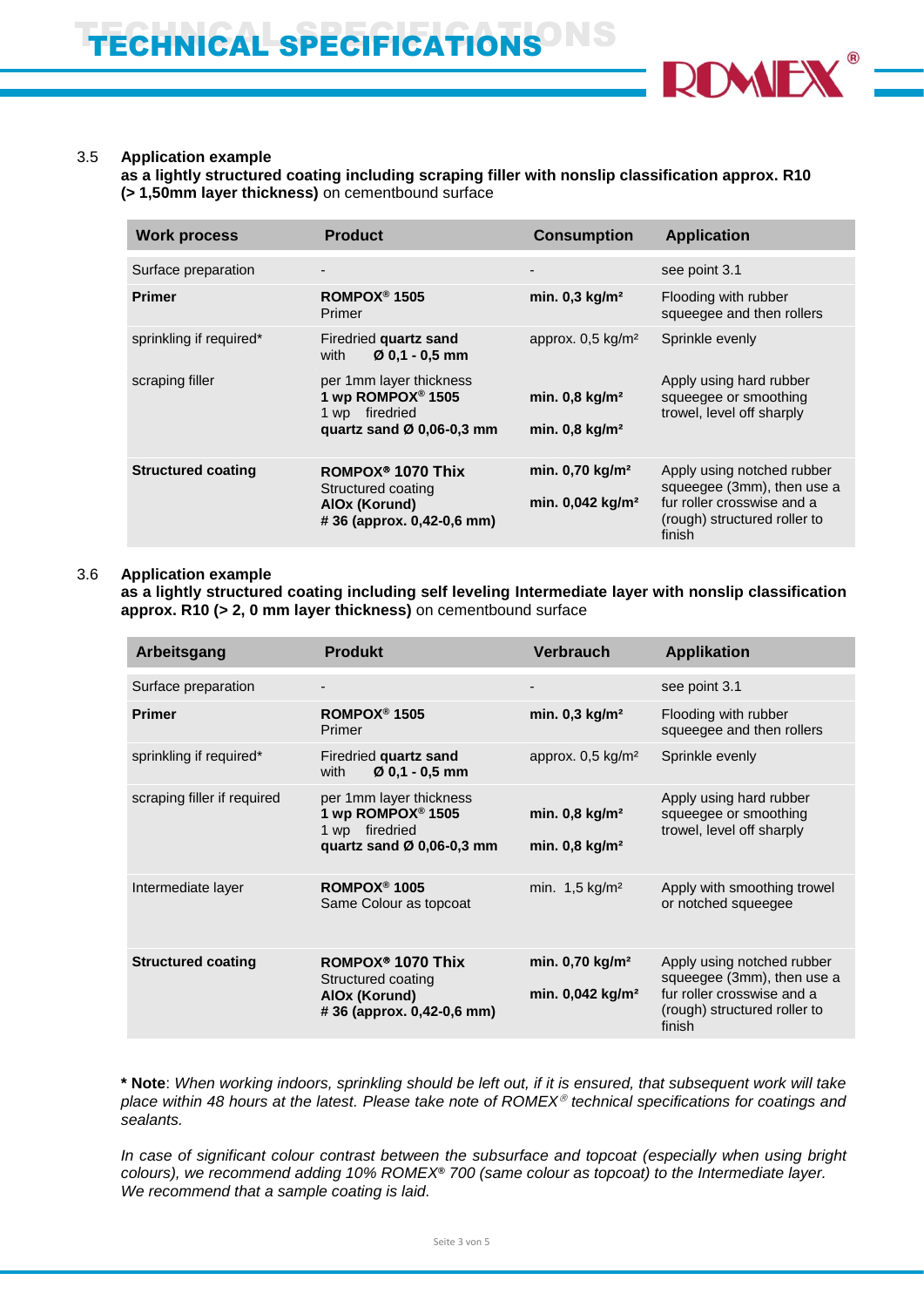*If the surface still shows faulty areas after filling with primer, then these need to be evened out using ROMPOX***®** *1505 mixed with quartz sand (i.e. 0,063 mm-0,3 mm) and/or setting agent (ROMEX***®** *3200).*

**Please note:** *Depending on ambient temperature, consumption may vary. At temperatures below 15 °C, there will be higher material consumption.*

#### 3.8 **Cleaning**

Each time work is interrupted, clean all tools and equipment with a general solvent (i.e. ethanol, white spirits.

#### **4.0 Technical data of hardened product**

|  | 4.1 Technical data of hardened product |  |  |
|--|----------------------------------------|--|--|
|--|----------------------------------------|--|--|

| Re-application at 23 °C                 | $12 - 48$ | $min. / max.$ hrs. | ROMEX <sup>®</sup> - NORM 07 |  |
|-----------------------------------------|-----------|--------------------|------------------------------|--|
| Can be walked on at 23 °C               | 14        | hrs.               | ROMEX <sup>®</sup> - NORM 07 |  |
| Fully hardened at 23 °C                 | >7        | days               | ROMEX® - NORM 07             |  |
| Compressive strength:                   | 70        | N/mm <sup>2</sup>  | <b>DIN EN 1015-11</b>        |  |
| Bending tensile strength:               | 30        | N/mm <sup>2</sup>  | <b>DIN EN 1015-11</b>        |  |
| Shore-D-Hardness 23 °C                  | ±70       | Shore-D            | <b>DIN 53505</b>             |  |
| Abrasion (Taber Abrasion)<br>1000g/CS10 | <40       | mg                 | <b>DIN EN ISO 438-2</b>      |  |

#### 4.2 **Properties of coating**

- abrasion resistant floor coating, resistant to forklifts
- viscous hard floor coating
- can be made nonslip
- solvent free
- good chemical resistance (see chemical resistance list ROMPOX® 1070/Thix)
- good cleaning capabilities
- many standard colours available. Special colours on request.

#### **Different types of AlOx can affect both the appearance and the anti-slip properties of the finished coating. To obtain reproducible results, we recommend that you only order the AlOx from ROMEX**®**.**

*Note: If possible, always use material from the same production batch, especially on visible surfaces, as material from different production batches, may have slightly differing colour nuances. Hardened, liquid plastics are subjected to environmental factors i.e. UV rays and can thus change visually after hardening (i.e. yellowing, loss of gloss, white discolouration). The functioning of the industrial floor is not affected by this and does not constitute a fault. The colours of the products depend on raw materials and production methods and may have slight deviations compared to the RAL colours. It cannot be guaranteed that there will be exact matching of RAL colours.*

## **5.0 Safety instructions**

The products contain reactive materials and are partly hazardous to health in a non-hardened state. The hardener components can cause burns due to high alkali content. It can also cause irritation or skin sensitization. Avoid skin contact. If the product does get onto the skin, wash well with soap and water. If the product gets into the eyes, rinse well with water (keep an eye wash bottle on site) and seek medical treatment immediately. The guidelines in the regulations of handling hazardous materials apply as well as information sheets provided by the professional association of the chemical industry (i.e. BG-Bau, BGR 227 "Handling of epoxy resins"). Exact details on the handling of this product can be found in the safety data sheet for ROMPOX® 1070 Thix, comp. A and B.